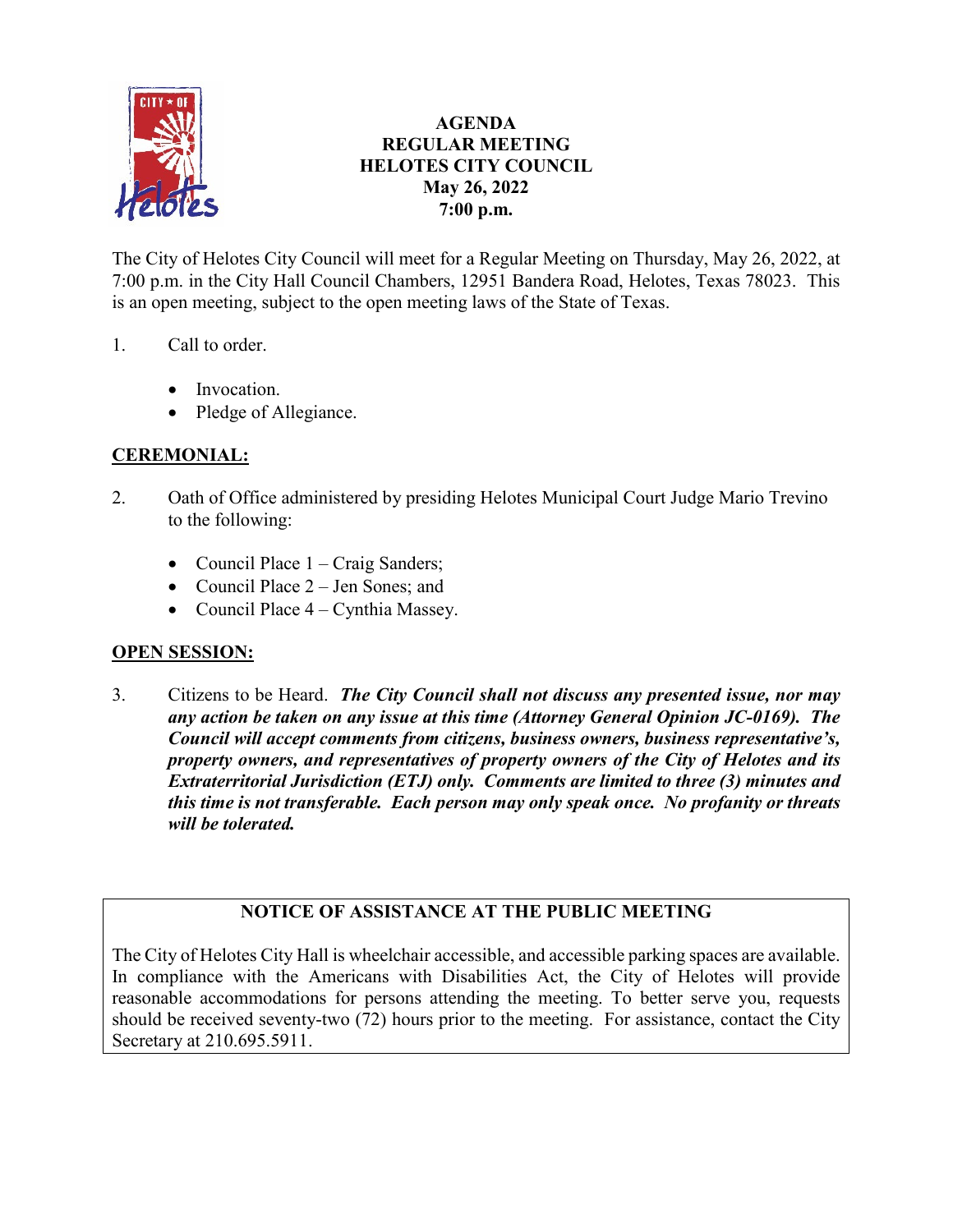### **CONSENT AGENDA (ITEM NOS. 4 - 5):**

*All Consent Agenda items listed below are considered routine by City Staff and are intended to be enacted by one motion. There will be no separate discussion of these items, unless a Councilmember requests it, in which event the item will be removed from the Consent Agenda and considered in its normal sequence on the Agenda.*

- 4. Approval of the minutes of the Regular Meeting dated May 12, 2022, and of the Special Meeting dated May 17, 2022. (Staff) - **[Agenda Item](https://helotes-tx.gov/wp-content/uploads/2022/05/4-Minutes-1.pdf)**
- 5. Approval of a Fireworks Display Permit pursuant to Municipal Code of Ordinances Chapter 38 *Fire Prevention and Protection,* Article V *Fireworks,* Section 38-53 *Permit*, for the City of Helotes Independence Day Celebration & Fireworks Spectacular located at the Helotes Festival Grounds, 12210 Leslie Road, on Sunday, July 3, 2022; and authorizing the Mayor to execute a Facility Use Agreement for said event. (Staff) - **[Agenda Item](https://helotes-tx.gov/wp-content/uploads/2022/05/5-Firework-Permit.pdf)**

#### **MAYOR'S REPORT:**

- 6. Updates on the following: (Mayor)
	- First ever *Helotes Music Nights* held at City Hall on Friday, May 20, 2022;
	- Announcement of summer hours for *MarketPlace at Old Town Helotes* during the months of June, July, and August 2022; and
	- Invitation to Bid for an HVAC & Purification Project at City Hall and the Fire Station.

#### **ITEMS FOR INDIVIDUAL CONSIDERATION:**

- 7. Discussion of and action on a request by Marksmen General Contractors for approval of two (2) variances to Municipal Code of Ordinances Chapter 66 *Signs*, Section 66-49 *Commercial Signs: Single-Business Use Monument Type*, authorizing size and height allowances on a monument sign for Bexar County Emergency Service District No. 7 Fire and Rescue, Station 115, located at 11615 Galm Road, San Antonio, Texas 78254, and identified as BCAD Property ID No. 1258890. (Applicant) - **[Agenda Item](https://helotes-tx.gov/wp-content/uploads/2022/05/7-ESD-No.-7-Monument-Sign.pdf)**
- 8. Discussion of and action on a request by Birvek Retail 2 LLC for approval of a variance to Municipal Code of Ordinances Chapter 94 *Vegetation*, Section 94-24 *General Requirements*, subparagraph (b)(1)(c) *Screening of Parking Lot*, authorizing an exception to the minimum planting requirements for Helotes Crossing Retail Center, a commercial development located at 12423 Bandera Road, Helotes, Texas 78023, and identified as BCAD Prop. ID No. 239951. (Applicant) - **[Agenda Item](https://helotes-tx.gov/wp-content/uploads/2022/05/8-Helotes-Crossing-Variance.pdf)**
- 9. Discussion of and action on appointing the following Council Members to serve as a liaison to each of the listed municipal boards:
	- Council Member Sanders Economic Development Corporation;
	- Council Member Merchant Board of Adjustment; and
	- Council Member Sones Planning & Zoning Commission. (Mayor) **[Agenda Item](https://helotes-tx.gov/wp-content/uploads/2022/05/9-Council-Liaison.pdf)**